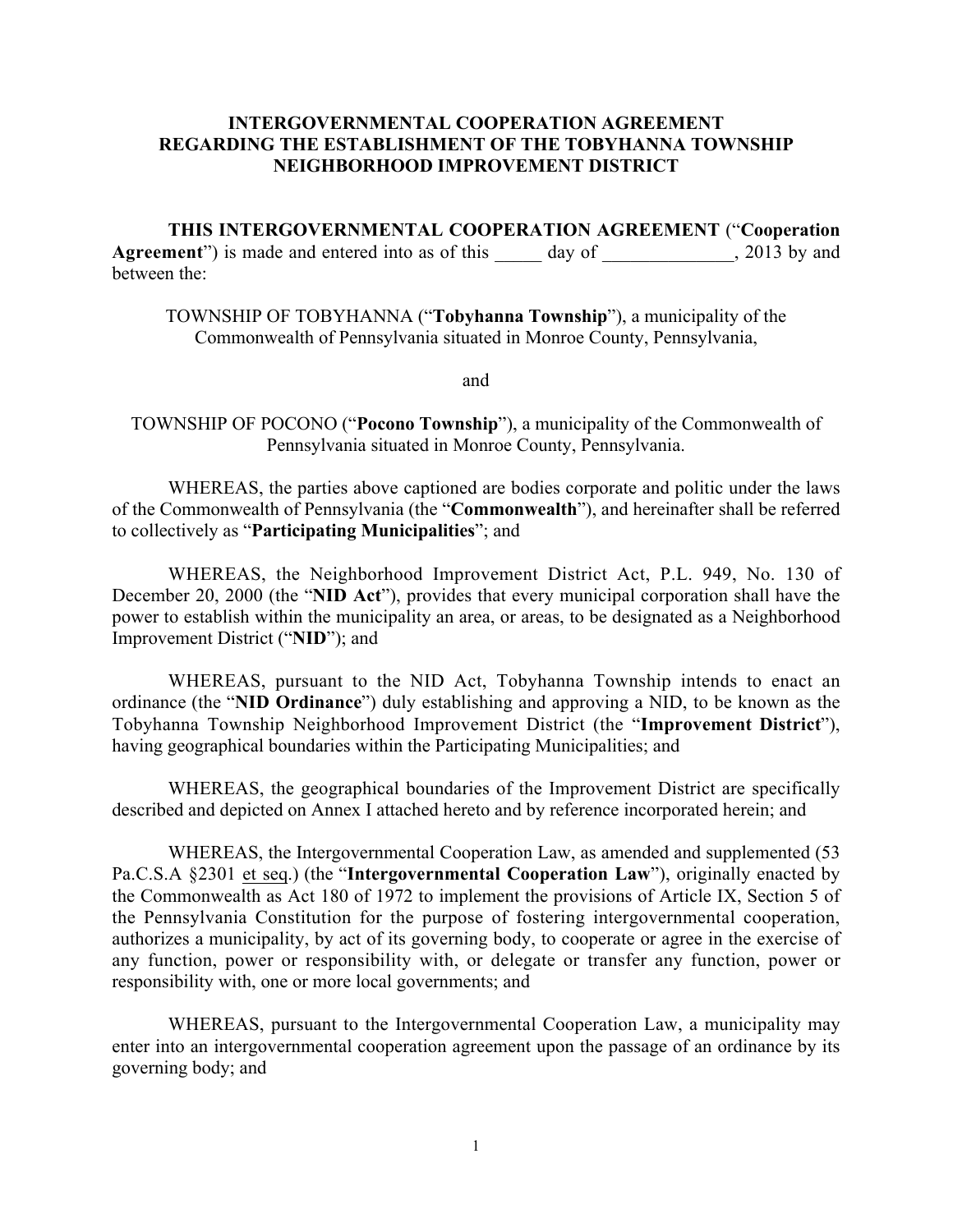WHEREAS, the Participating Municipalities reasonably believe that the Improvement District will demonstrate significant economic impact on the region in the form of job creation, economic development and new tax revenue; and

WHEREAS, the Participating Municipalities each heretofore enacted an ordinance expressing its desire and authorizing its appropriate officers to enter into this Cooperation Agreement to delegate and transfer the function, power and responsibility of Pocono Township in connection with the powers and duties required of municipal corporations under the NID Act, to Tobyhanna Township, solely with respect to the creation and administration of the Improvement District.

NOW THEREFORE, for and in consideration of the foregoing and the respective rights and obligations of the Participating Municipalities herein set forth, the parties hereto, intending to be legally bound, hereby covenant and agree as follows:

1. The provisions set forth in the recitals to this Cooperation Agreement hereby are incorporated by reference in their entirety herein.

2. The Chair or Vice Chair of the Board of Supervisors of Tobyhanna Township, and the Chairman or Vice Chairman of the Board of Supervisors of Pocono Township, or their designees, hereby agree to participate in this Cooperation Agreement.

3. Tobyhanna Township will provide for the creation of the Improvement District pursuant to Section 5 of the NID Act, and further assume all powers and duties of municipal corporations as required under such provisions to carry out the purposes of the NID Act, in connection with the establishment of the Improvement District.

4. Pocono Township hereby agrees and consents to the establishment of the area, or areas, to be designated as the Improvement District within the Participating Municipalities, including areas within Pocono Township.

5 . Pocono Township, solely with respect to the Improvement District, hereby delegates and transfers to Tobyhanna Township, and Tobyhanna Township hereby accepts, all function, power and responsibility with regard to (i) the powers of municipal corporations as provided for in Section 4 of the NID Act; (ii) all provisions relating to the creation and establishment of the Improvement District pursuant to Section 5 of the NID Act; and (iii) the creation or designation of the Neighborhood Improvement District Management Association (NIDMA) as set forth in Section 6 of the NID Act.

6. Upon termination of the Improvement District, the Participating Municipalities agree that the Cooperation Agreement shall terminate. The Participating Municipalities, jointly and severally, hereby agree not to take any action which would result in the termination of the Improvement District prior to the termination date set forth in this Cooperation Agreement.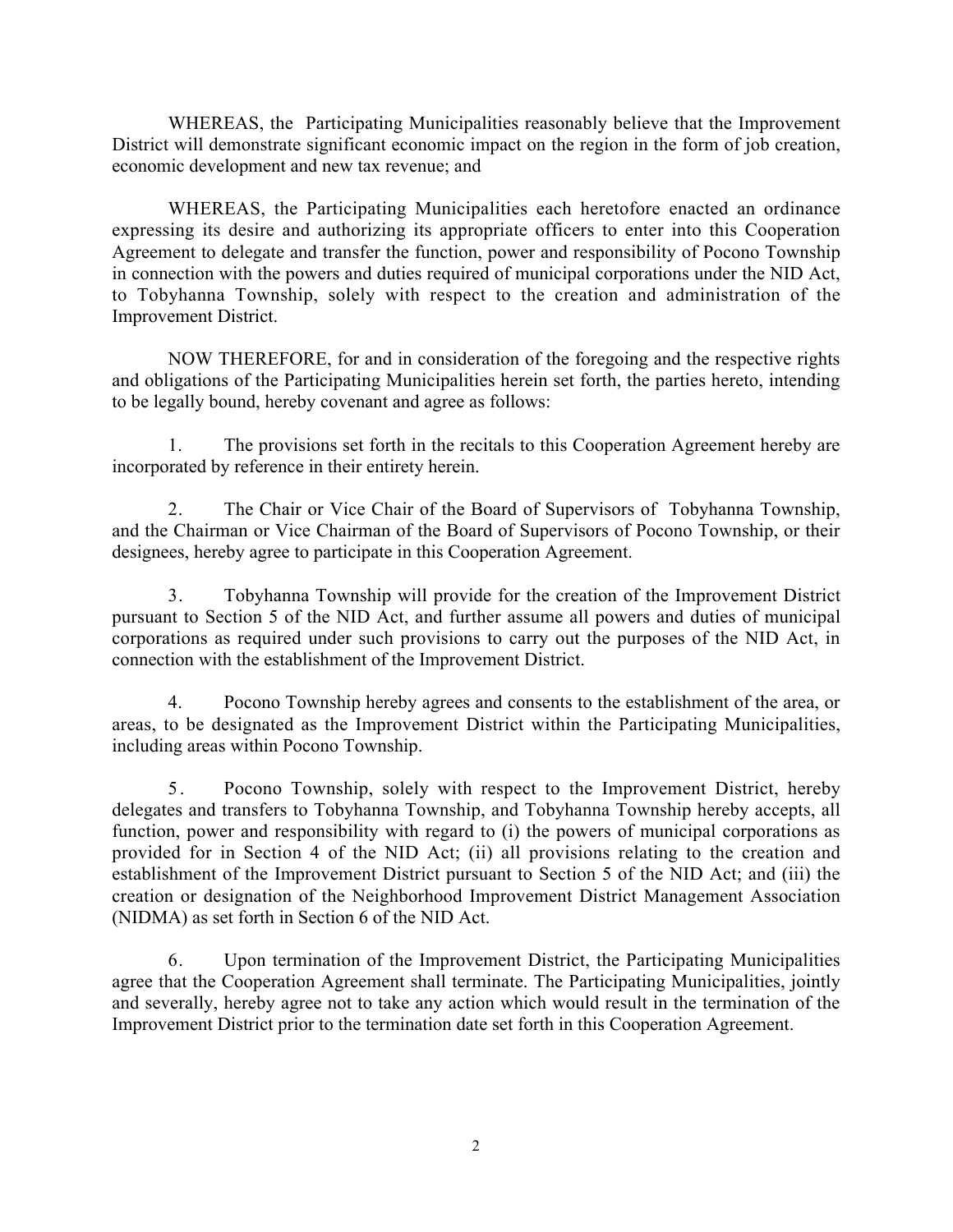7. In the event any provision, section, sentence, clause or part of this Cooperation Agreement is determined by a court of competent jurisdiction to be invalid and unenforceable, such determination shall not affect the validity or effect of the remaining provisions hereof.

IN WITNESS WHEREOF, each party to this Cooperation Agreement has caused this Agreement to be duly executed on its behalf by its duly authorized representative and its seal to be hereunto affixed and attested by its Secretary, all as of the day and year first above written.

ATTEST: TOWNSHIP OF POCONO, Monroe County, Pennsylvania

(Assistant) Secretary (Vice) Chairman, Board of Supervisors

[SEAL]

ATTEST: TOWNSHIP OF TOBYHANNA, Monroe County, Pennsylvania

[SEAL]

By:

By:

(Assistant) Secretary (Vice) Chair, Board of Supervisors